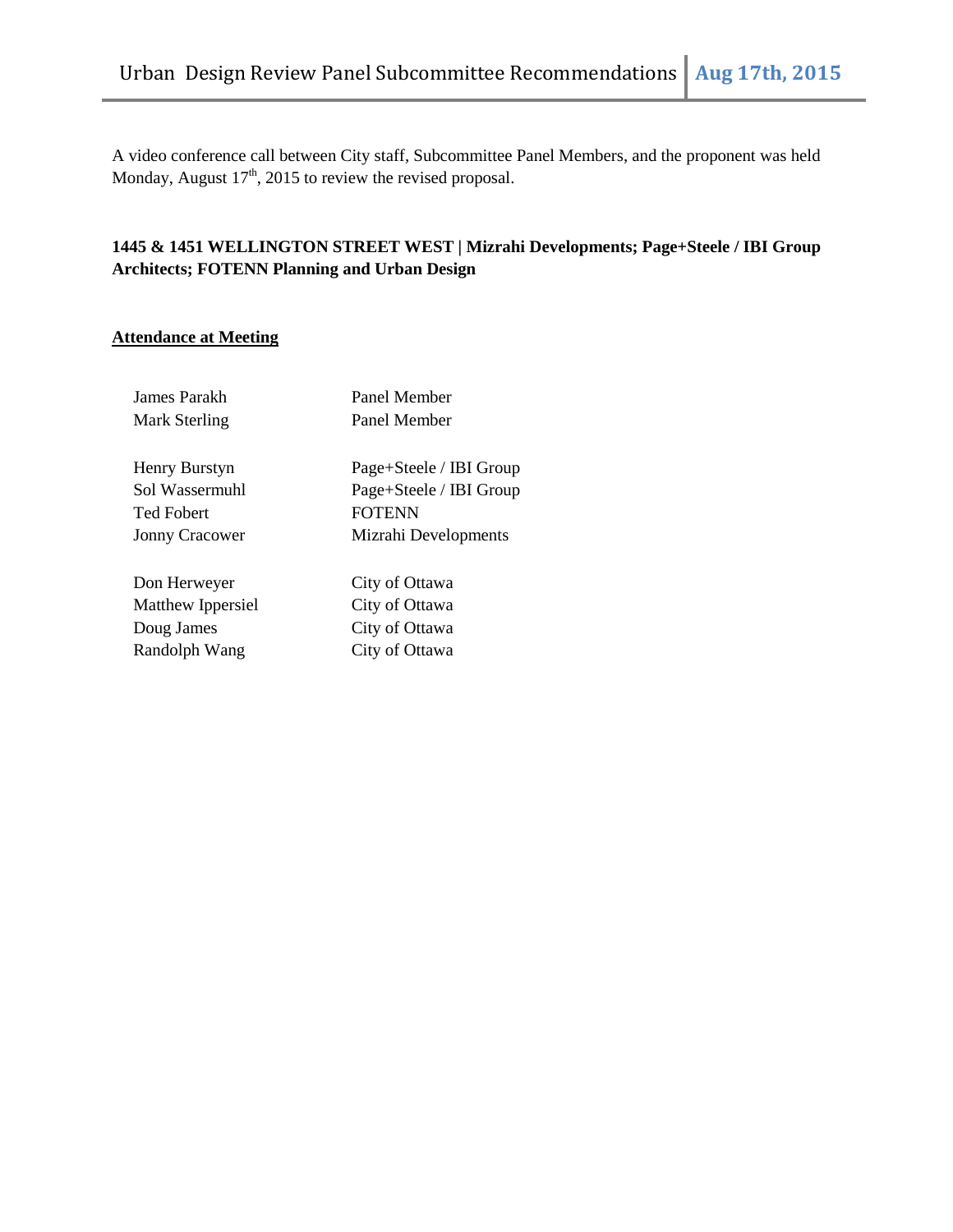### **General Comments**

 The Subcommittee thanks the proponents for their efforts in responding to the previous set of recommendations and their exploration of multiple options. The cornices and verticality in particular have been greatly improved in the building design.

#### **Integration of the Roof**

- The pilasters are a positive addition to the scheme, however, the design team should continue to explore options to better integrate the roof with the lower parts of the building. To continue to weaken the ninth floor datum, the Subcommittee recommends protruding the pilasters higher above the cornice line.
- The proponent will also need to ensure that the returns of the pilasters have substantial depth to avoid looking flimsy.

### **Corner Element**

 The Subcommittee discussed the possibility of disengaging the cornice line along the tower element from the rest of the building. Ways in which this may be achieved include raising the cornice line slightly higher than the rest of the building or heightening the glazing in this location.

#### **Mechanical Penthouse**

 Consider adding additional rhythm to the mechanical penthouse through reveals or slight projections to encourage the eye to keep moving up. The modulation should pick up on the verticality of the lower part of the building.

## **Ground Floor**

• The Subcommittee recommends examining the details of the condominium entrance and garage aperture. How the treatment of the inner walls in the recessed area will be handled will be important.

#### **Balconies**

- The Subcommittee recommends re-examining the balconies of the building. There should be a relatively consistent approach between the east, west and south facades.
- Consider eliminating the pairing of the balconies on the south facade and spacing them apart to reinforce the verticality of the building.
- Explore the possibility of recessing the balconies on the east facade. Possibly pulling the wall outward and the balconies inward may avoid a loss in gross floor area.
- Similarly, the projected balconies on the north facade should be better integrated, though it is less important for this facade to take an approach consistent with the other three facades. Integrating vertical pilasters may be an option.